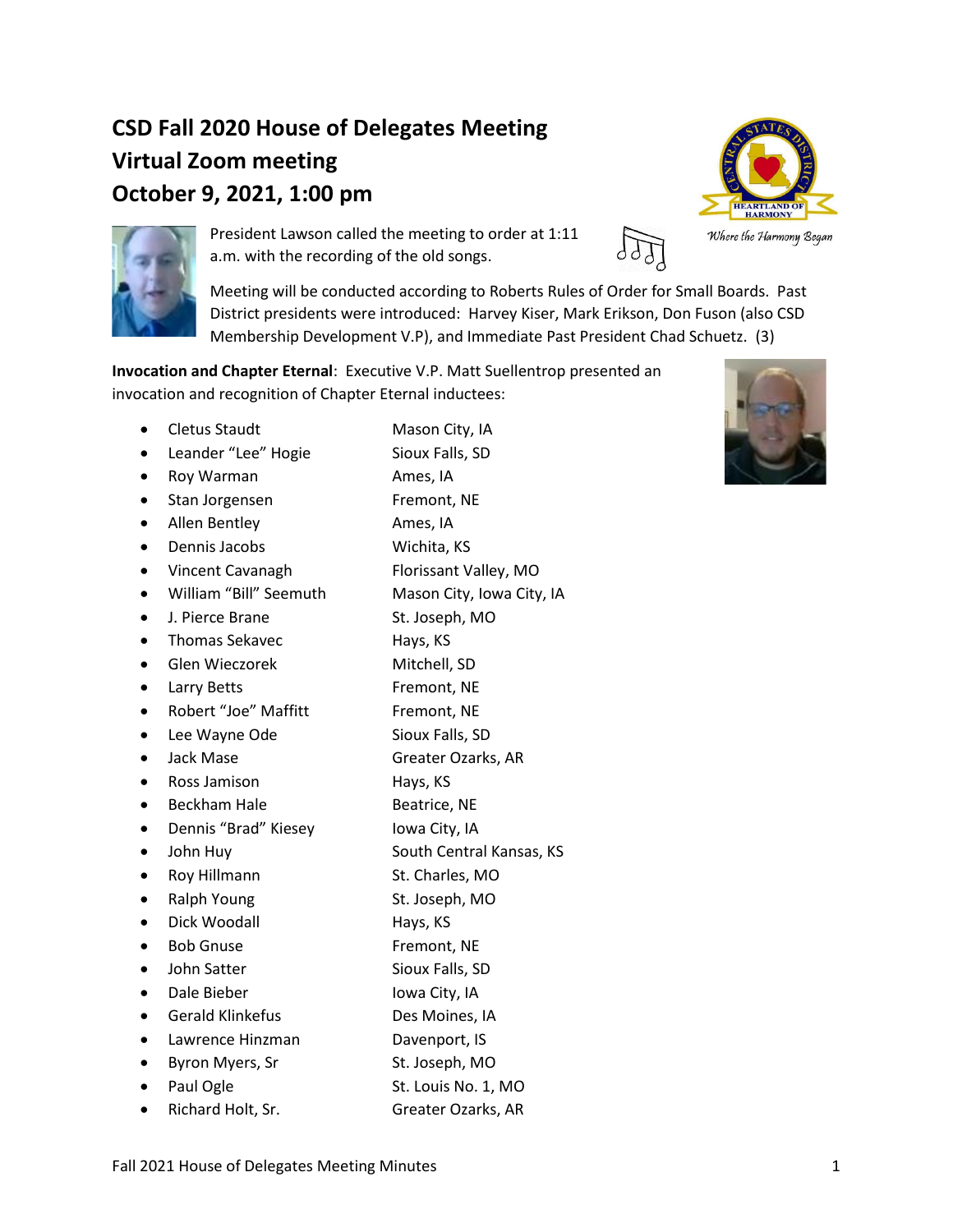- James Dunlap Sioux Falls, SD
	-
- Curtis "Curt" Williams Overland Park, Olathe, KS • Orlando "Landy" Mueller Fremont, NE Chapter
- 
- Jerry Lee Young Greater Ozarks, AR

**Introduction of Board**. Duane Lawson, President; Leonard Kinzie, KS State V.P.; David Stephenson, South Dakota State V.P.; Matt Suellentrop, Executive V.P.: Larry Warrick, Treasurer; Lyle Schwery; Iowa State V.P.; Chad Schuetz, Immediate Past President; Michael Bass, Missouri-Arkansas State V.P. , Mark Fuerniss, Secretary. Absent, Jacob Bartlett, Nebraska State V.P. (9)

Introduction of Program Administrators: Doug Brott, CSD Events V.P.; Don Fuson, CSD Membership Development; Carter Combs, CSD Contest and Judging V.P.

**Chapter Delegates in attendance**: Dave Mendyk, Hastings, NE; Mike Schmacher, Kansas City, MO; Bill Leslie, Gand Island, NE; Kevin Barker, South Central Kansas; Steven Klawonn, Black Hawk Metro, IA; Dave Stock, Omaha, NE; Paul Svoboda, Lincoln, NE; Bill Krondak, Leavenworth, KS; Chris Bakke, Papillion, NE; Joe Silsby, Topeka, KS; Roger Day, Hays, KS. (11)

**Special Guests**: Rob Mance; four generation Kready family: Rick Kready, Pat Walz, Don and Donna Kready, Jon Kready, and Jeff Kready; Aaron Smith, Fremont, NE; Jevan Endsley, St. Louis #1, MO.

Matt Suellentrop, Introduced four generations of the Kready Family.



Notable Kready quartets: T-town Four, Travelaires, Take Four

**2021 Hall of Fame Induction**. Rob Mance, a third generation barbershopper and 2020 Hall of Fame recipient, announced the 2021 CSD Hall of Fame recipient: **Rick Kready**. The 2020 Hall of Fame Committee consisted of past recipients Rob Mance, Matt Suellentrop, and Kevin Keller.



Lawson reminded us of the mission and vision of the Society. Mission: The

Barbershop Harmony Society brings people together in harmony and fellowship to enrich lives through singing. Vision: Everyone In Harmony.

## **Financial Report and 2022 Budget**

Acceptance of **financial report** for the first nine months of 2021 and approval of **2022 CSD Budget** took place at board meeting earlier in the day. Treasurer Larry Warrick reviewed these document. There are a lot of zeros as the District was not able to do a lot of the activities. The middle column is for month January through September and the right column is the budget for nine months. **Total income** is \$18,751.66. Largest income item was district dues. The \$1,000 Unclassified Income (line 5999) is the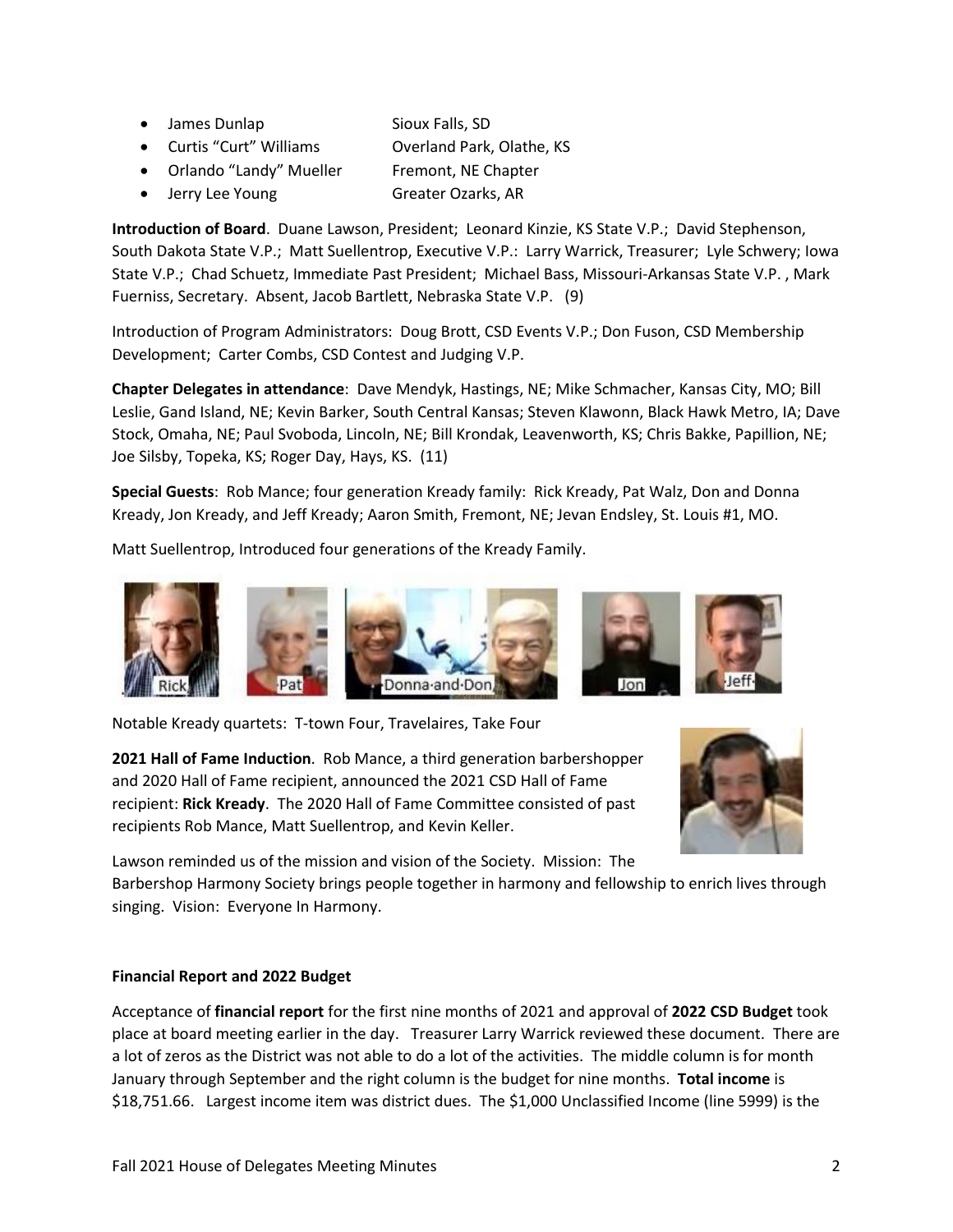refund of the deposit that was given to Prairie Meadows for our spring convention that was cancelled. Very few expenses. **Net Income** this year of \$20,721.30. Budgeted income for first nine-months shows negative \$1791.16. Projected income from fall 2021 convention was not realized. We're looking very good. **The Balance sheet**. Our total assets were about \$116,000 eleven years ago. Over the last few years we have had conventions that we have lost money on resulting in a dwindling net assets. Since we haven't had conventions the last couple years, our expenses are down yet income from dues, Harmony Foundation and Barbershop Development still coming in. **Total current assets** are \$109,587.71. the checking account is an interesting bearing account, earning 2%. We're looking very solvent right now as a district. Suellentrop pointed out that a good handful of members renegotiated their dues with the Society so our dues a little less than expected.

The **Budget Report** shows the 2021 Adopted Budget, the 2021 Actual amounts as of September 1, and the **2022 Proposed Budget**. Income from International Preliminary Contest and District Convention, District Dues, Member donation thru BHS (5835), estimated to be at least \$2,200 next year, and Endowment Fund Contributions (4010), money we receive from Harmony Foundation. **Total Revenue** to be \$118,328.40. A full slate of expenses. Donations to Other Organizations is the money received by host chapters; Judges Expenses are for both conventions; printing and copying is for conventions; an additional \$500 has been added to Historian line; Travel-Chorus & Quartet Int'l Subsidy is listed at \$4,000; no festivals last year so \$5000 was brought over for 2022; C&J Category Schools (8410), registration for 16 contest administrators and judges; \$2500 carried over for membership development; web maintenance fees; individual expenses for board members and program administrators. Currently the proposed budget for 2022 is in the black, \$3,709.60. \$10,000 reserved funds from checking account used so budget is in the black. (58:50) Lawson pointed out that \$10,000 was added to balance out Category School expenses which we don't have every year. Question: whether Category School expense is a 2022 item or a 2023 item. Warrick stated the District Board adopted the Budget to be sent to the House of Delegates. **Warrick made a motion that the House of Delegates approve this 2022 Proposed Budget as presented. Seconded by Dave Menydkt. Motion passed with a unanimous hand vote.**

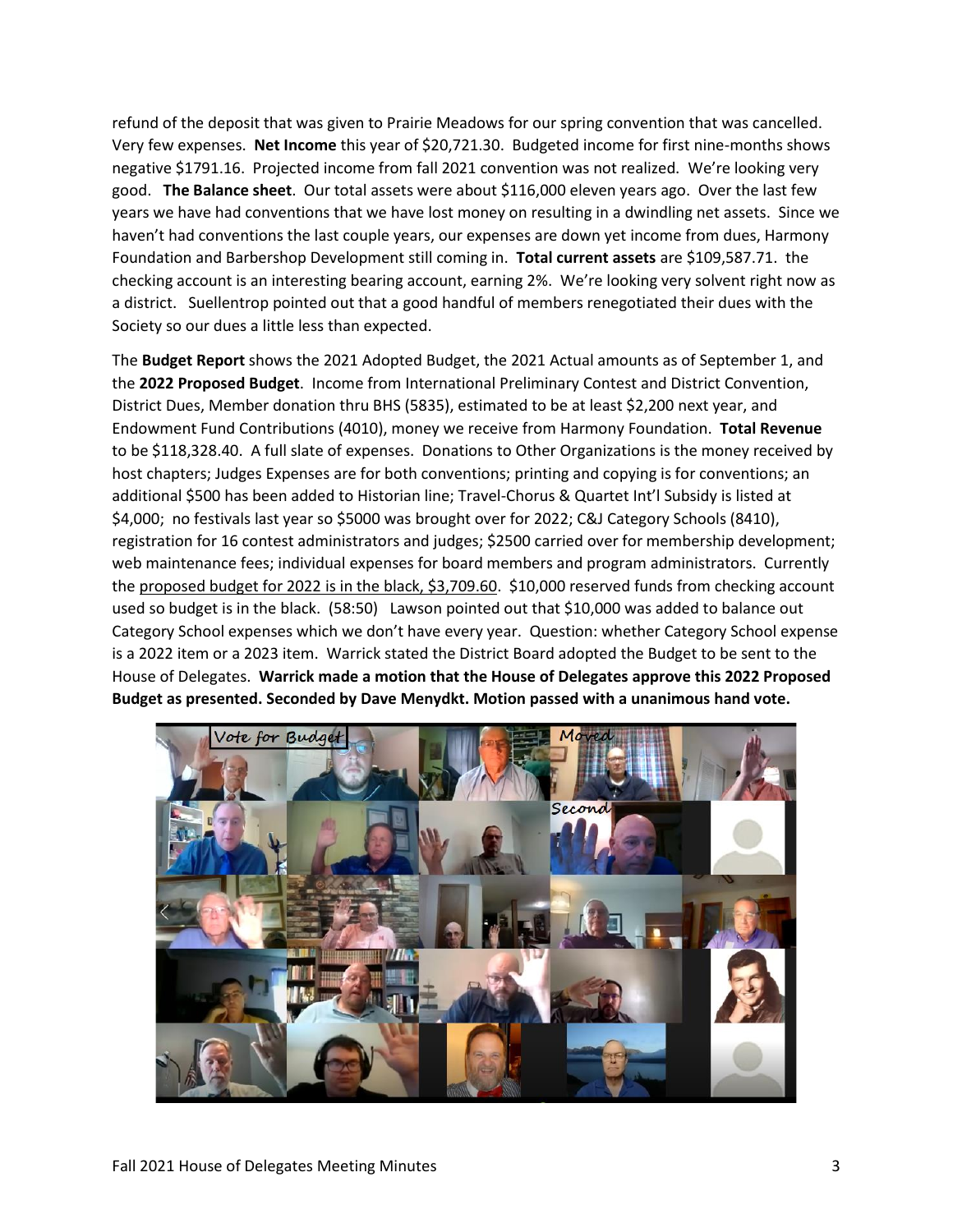**Quorum** for the Fall 2021 House of Delegates meeting was verified by the District Secretary

**Consent Calendar and Spring 2021 Board and House of Delegates meeting**s have been available on CSD Website, [www.singcsd.com.](http://www.singcsd.com/) These documents were approved at the District Board meeting earlier today.

#### **Nominations and Elections**



Immediate Past President Chad Schuetz. Four nominees approved by District Board earlier today: Mark Fuerniss, District Secretary; Larry Warrick, District Treasurer; Kevin Barker, Kansas State V.P.; and Jeff Arians, Iowa State V.P. Unofficial parliamentarian Erikson indicated State V.P.s are elected by the District Board of Directors when less than 60% of

state delegates participated in state V.P. elections. House of Delegates will need to vote for District Secretary and Treasurer. **Schuetz moved that the House accept the slate for District Secretary and District Treasurer as presented. Motion passed unanimously by hand vote.**



**Program Administrator's overview** presented by E.V.P. Matt Suellentrop.

• Doug Brott, **Events V.P**.: next CSD event is 2022 LA and HEP looking at first two weekends in February, searching for a venue, including Missouri Western State University in St. Joseph and East High School in Lincoln, Nebraska. Should have venue selected in the next couple weeks. Upcoming district conventions: Spring 2022, Wichita, Kansas, rebooked from 2020 convention; Lawrence, Kansas next fall, Fall 2022; also Board awarded Lawrence next three fall conventions, Fall 2022, Fall 2023, and Fall 2024; a couple spring conventions in Iowa City. District

| <b>CSD</b><br>Conventions | Spring        | Fall            |
|---------------------------|---------------|-----------------|
| 2022                      | Wichita, KS   | Lawrence, KS    |
|                           | March 18 - 19 | October 7 - 8   |
| 2023                      | Iowa City, IA | Lawrence, KS    |
|                           | April 21 - 22 | October 13 - 14 |
| 2024                      | T R D         | Lawrence, KS    |
|                           | April 19 - 20 | October 11 - 12 |
| 2025                      | Iowa City, IA | <b>TRD</b>      |
|                           | April 11 - 12 | October 17 - 18 |
| 2026                      | <b>TBD</b>    | <b>TBD</b>      |
|                           | April 24 - 25 | October 16 - 17 |
| 2027                      | <b>TBD</b>    |                 |
|                           | April 23 - 24 |                 |

website is up-to-date on future conventions, dates set out to Spring, 2028.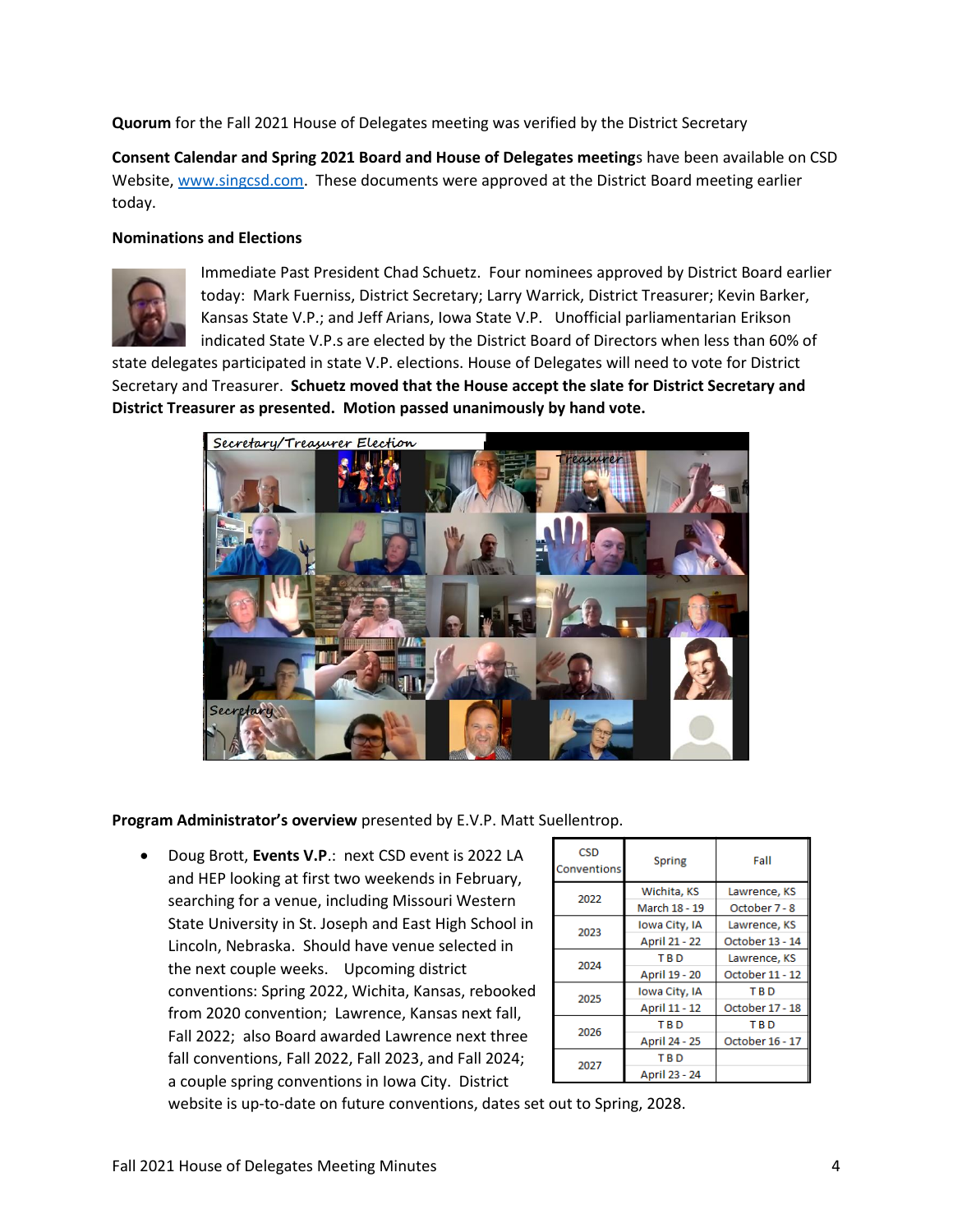• Don Fuson, **Membership Development**: Chapter presidents, secretaries, and treasurers can download their own chapter data from the new BHS Member Center. Recommended that chapter secretaries review their chapter data every month to monitor renewals. Don't assume that members that have dropped during the Covid epidemic will come back. If you are not meeting in



person, consider using Zoom. Communication with your members is critical. Recognize new members and renewals during chapter meetings.

• Carter Combs, **Contest and Judging V.P**. : Hopefully we will be able to return to our usual Spring



and Fall conventions, our new normal, to accommodate "Everyone In Harmony" and incorporate our new chorus plateaus. In the spring, International preliminary quartet competitions, novice, senior, youth quartets as well as small chorus contests, and additionally, in Spring 2022, a chorus prelim session for choruses attempting to qualify for International. We already have five choruses that have

qualified previously and would not have to requalify. In 2019 we changed our plateau to be based on the number of performers on stage. The definitions of the various plateaus is in the Consent Calendar. We want to bring back the Very Large Quartet, VLQ, between 5 and 12 singers, contest.

- Michael Pommier, **Marketing and Public Relations**. Michael is planning some website upgrades. Feedback on the website is welcome. Send Sellentrop a note. Michael is also planning some upgrades with the Serenade. Most of the past Serenades have been digitized by Dave Stock and available on the District web site.
- **Music and Performance V.P.,** Jeff Veteto, and **Chapter Support and Leadership Training V.P**., Brett Randolph, are preparing for Harmony Education Program (HEP) school and Leadership Academy (LA) after the first of the year.
- **Youth Outreach**, no report. Plan is to revamp this program to broaden its scope. Collegiate quartets no longer have to qualify through the district.

President Lawson, thanked the Program Administrative team for their leadership.

**District Bylaws Revision** update. Mark Erikson reported. In keeping with "Everyone In Harmony" Society asked districts and chapters to revisit their bylaws. One of the items was to remove the gender bias in the governing documents. The requirement of whether to conduct an "audit" or a "financial review" was clarified. Erickson encouraged chapters to review their bylaws every two to five years. The Society allows virtual official meetings. Erikson went through a series of power point slides. (See Appendix) Erikson explained "What are Bylaws". Bylaws require ratification by the Board and House of Delegates. Once approved, they need to be sent to the secretary of state in the state of incorporation. The **CSD Code of Regulations** is another policy document. Our proposed Bylaws have been sent to Skip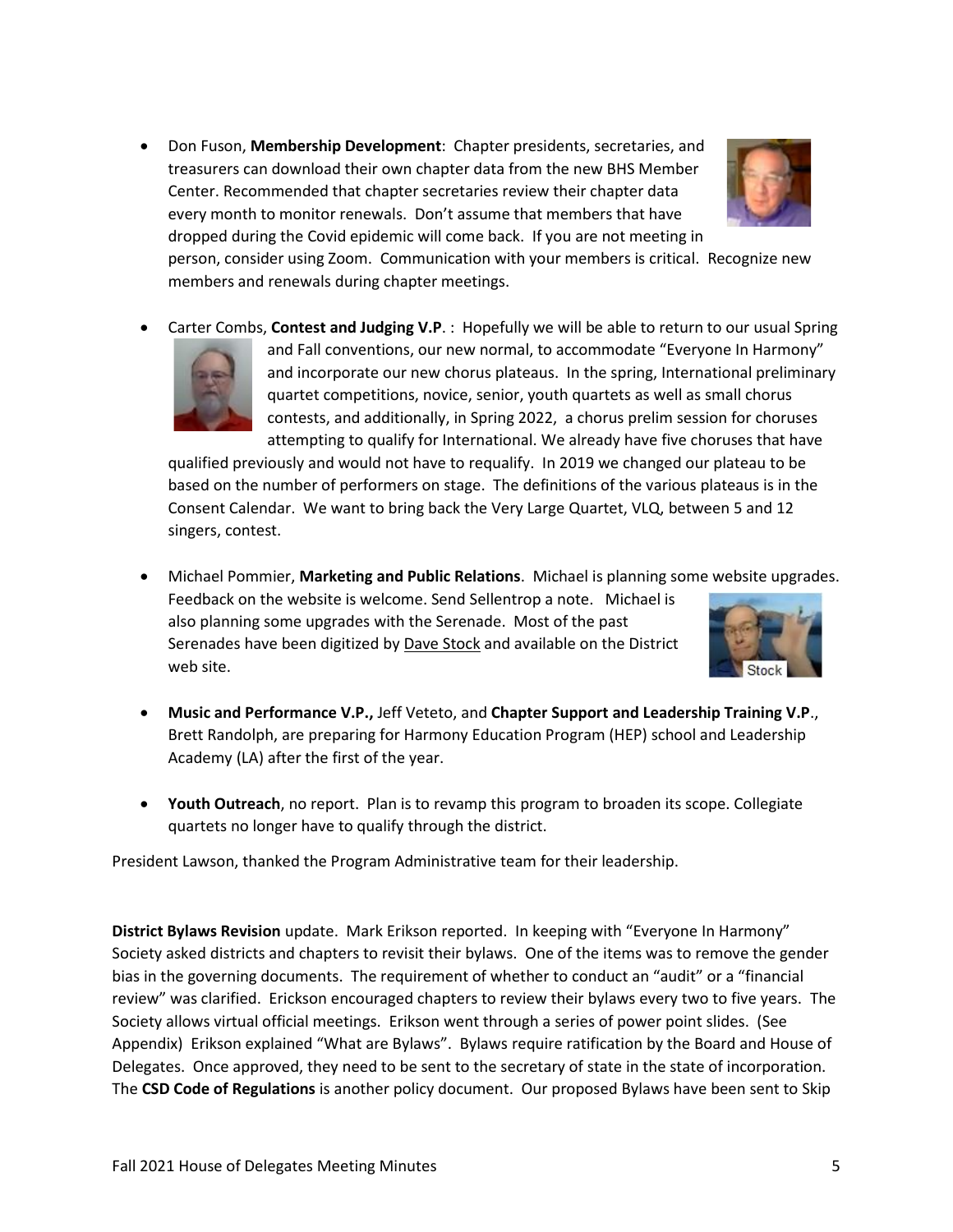Kropp, BHS Governance Committee, for Society approval. The current District bylaws were adopted in 2012, revised in 2019. Most of the proposed changes were administrative changes and not policy changes. Society sent out a Standard Bylaws template in January 2019 and again in April 2020. We need to adjust templates to accommodate our State V.P.s. Grammatical changes did not alter policies nor intent. After discussion and approval at the District level, the Standard District Bylaws can be sent to the Iowa Secretary of State and posted to our website. Intent is to review **District Operations Manual** by end of the last quarter of the year or first quarter of next year.

A **District Conventions Manual** was produced several years ago containing details of conventions but was never codified. Doug Brott and the convention team are working to update this document. Events V.P. will try to get his portion of the document updated by the end of the year, so the chapters know what their participation in hosting a convention entails.

**Erikson made a motion to approve Bylaws as presented in the Consent Calendar and forward the proposed Bylaws to the Society and BHS Governance Committee with the modification to clean up gender specific pronouns and references. Seconded by David Mendyk. Unanimous approval by hand vote.**



### **State V.P.'s goals:**

- For **Nebraska**:, Jake Bartlett, goal is to meet with state presidents November February.
- **South Dakota** V.P. Dave Stephenson: hopes to meet with chapters in South Dakota. Most of South Dakota chapters are meeting and singing in person. Plans are in the works for a South Dakota Festival. January and February dates are filling up so may have to move it back to a summer festival.
- **Kansas** V.P., Leonard Kinzie: Thanked the District on behalf of the chapters of Kansas for their support. It was an honor and pleasure to serve the District. Kevin Barker will be taking over as Kansas State V.P.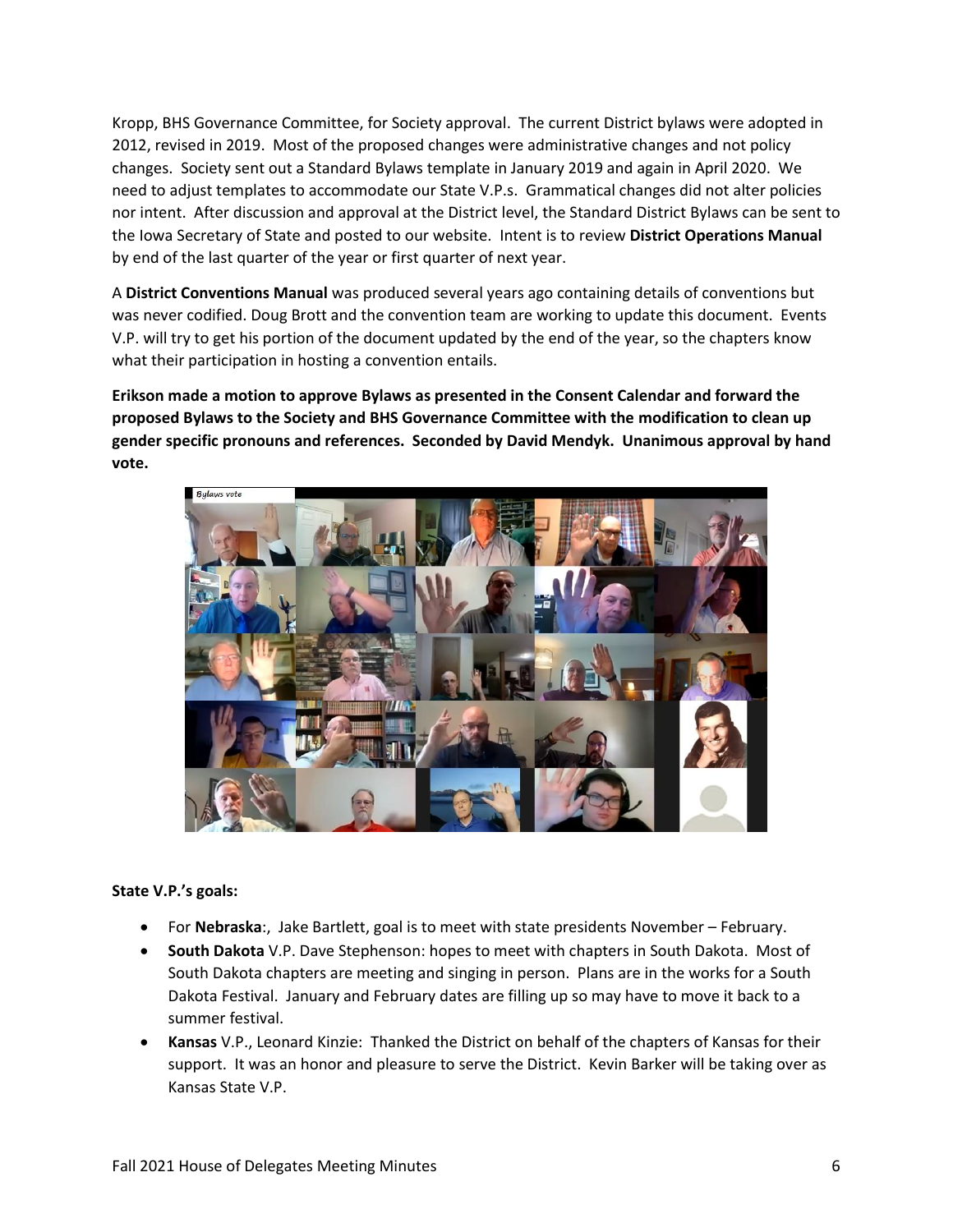- **Iowa** V.P., Lyle Schwery: Thanked everyone in the District for all the help. Goal is to meet Jeff Arians and help him out. Will try to get around Iowa and help chapters as much as he can.
- **Missouri-Arkansas** V.P., Mike Bass: make connections with chapters and possibly host some monthly meetings.

Lawson's personal goal is to meet every chapter and do some visits.

In closing, a **75th year anniversary t-shirt** is available on the District web site, [www.singcsd.com,](http://www.singcsd.com/) under "Conventions". Close out date of November 1, 2021. We always need more barbershop t-shirts.

Don Fuson reminded the chapter leaders have their chapter secretary identify and **update their chapter leaders** on BHS Member Center before the end of the year.

**Mike Schumacher moved to adjourn, seconded by Steven Klawonn**, (no vote taken.)

**Meeting adjourned** with a recording with "Keep The Whole World Singing." At approximately 2:46 p.m.



Recorded by Mark Fuerniss, CSD Secretary

*Mark Fuerniss*

### Appendix: BHS Standard District Bylaws revision update

| $\mathbf{1}$<br>District Bylaws<br>Revision, Review & Ratification<br>Code of Regulations update<br><b>HEARTLAND OF</b><br><b>HARMONY</b><br>Mark Erikson                                                                                                                                                                                                                                                                                                                                                                                                                                                                  | $\overline{2}$<br>BHS Task: Update & Revise Bylaws<br>• All levels: Society, District, Chapter<br>• Remove gender bias in policy documents<br>• Change Audit requirement to Financial Review<br>• Allow virtual official meetings                                                                                                                                                                                                                                                                                                                                                                                                                          |
|----------------------------------------------------------------------------------------------------------------------------------------------------------------------------------------------------------------------------------------------------------------------------------------------------------------------------------------------------------------------------------------------------------------------------------------------------------------------------------------------------------------------------------------------------------------------------------------------------------------------------|------------------------------------------------------------------------------------------------------------------------------------------------------------------------------------------------------------------------------------------------------------------------------------------------------------------------------------------------------------------------------------------------------------------------------------------------------------------------------------------------------------------------------------------------------------------------------------------------------------------------------------------------------------|
| 3<br>What are Bylaws?                                                                                                                                                                                                                                                                                                                                                                                                                                                                                                                                                                                                      | <b>Current Bylaws</b>                                                                                                                                                                                                                                                                                                                                                                                                                                                                                                                                                                                                                                      |
| • Legal policy and organization document for all profit and non-profit<br>corporations.<br>. Who, what, why, where<br>• Central States District<br>• Led by elected Board of Directors and designated House of Delegates<br>• Barbershop Harmony singing organization<br>•  perpetuate the old American institution, the barbershop quartet, and to promote<br>and encourage vocal harmony and good fellowship among its members<br>· Iowa, Missouri, portions of Arkansas, Kansas, Nebraska, South Dakota<br>• File with Iowa Secretary of State – state of incorporation<br>• Ratification by Board & House of Delegates | • Adopted – October 2012; last revision – January 2019<br>• Section highlights:<br>• Name-Incorporation, Purpose, BOD & HOD - how constituted and meeting<br>requirements and procedures, Officers, Nomination/Election/Vacancies/<br>Removals, Committees, Finances, Membership, Territory, Amendments<br>• (Existing gender bias example) "Term of Office it shall be considered<br>a full term for the purposes of determining his eligibility for election<br>to a successive term. (Section 5.03)<br>• (Proposed)  it shall be considered a full term for the purposes of<br>determining the officer's eligibility for election to a successive term. |